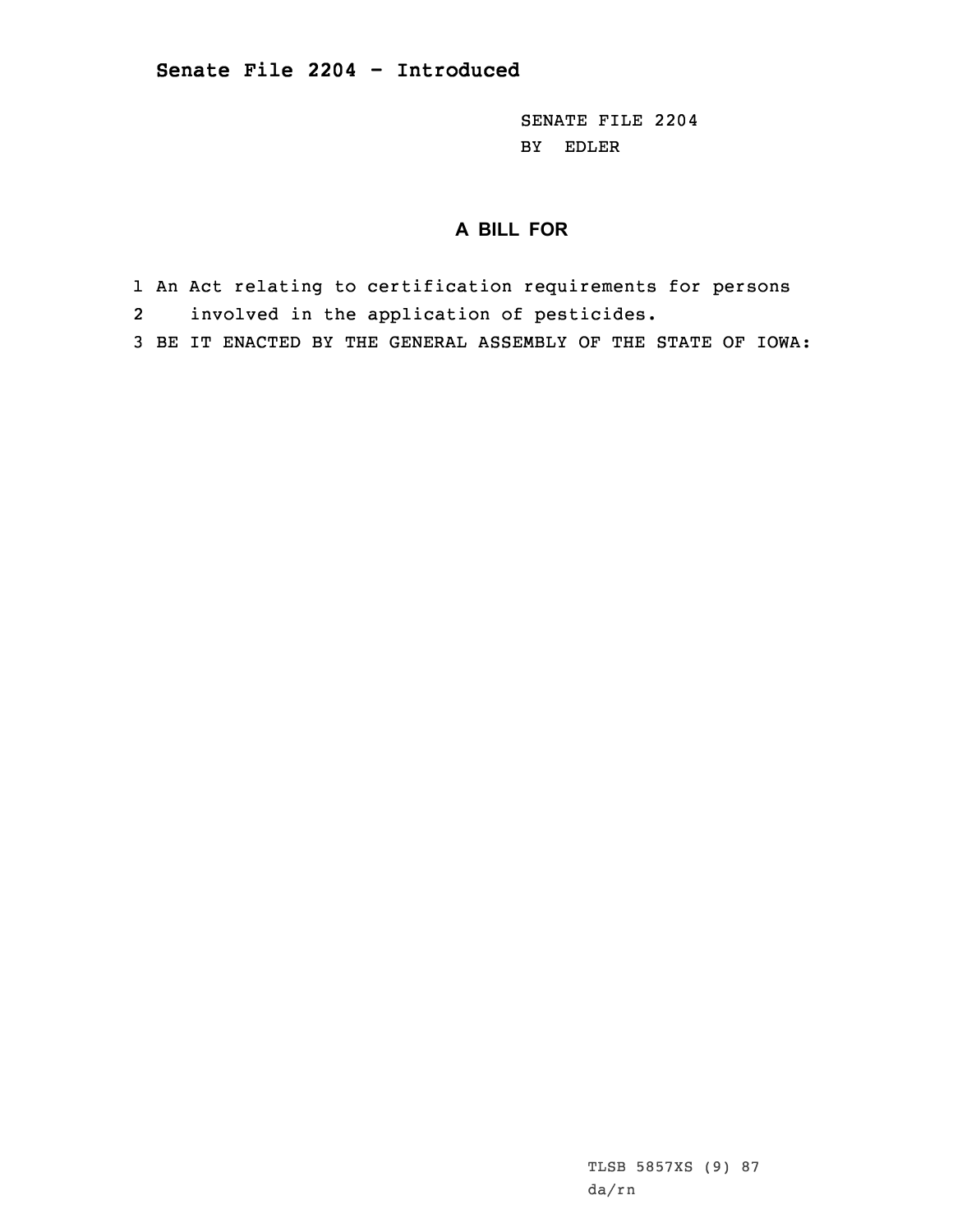1 Section 1. Section 206.5, subsection 7, paragraph b, 2 subparagraphs (2) and (3), Code 2018, are amended to read as 3 follows:

4(2) The department shall administer the instructional 5 courses, by either teaching the courses or selecting persons 6 to teach the courses, administer the educational program, 7 or oversee the administration of the program, according to 8 criteria as provided by rules adopted by the department.

 (3) (a) The department shall, to the extent possible, 10 select persons to teach the courses administer the educational program in each county. The department is not required to 12 compensate persons selected to <del>teach the courses</del> administer the educational program. In selecting persons, the department shall rely upon organizations interested in the application of pesticides, including associations representing pesticide applicators and associations representing agricultural producers.

 (b) The Iowa cooperative extension service in agriculture and home economics of Iowa state university of science and technology shall cooperate with the department in administering the educational program.

22 (3) (4) The Iowa cooperative extension service in 23 agriculture and home economics of Iowa state university of 24 science and technology shall cooperate with the department in 25 administering the instructional courses. The In administering 26 an educational program, the department, <sup>a</sup> person selected by 27 the department, or the Iowa cooperative extension service may 28 conduct examinations, teach courses, train persons selected to 29 teach courses, or distribute informational materials to persons 30 teaching the courses.

31 Sec. 2. Section 206.5, subsection 7, Code 2018, is amended 32 by adding the following new paragraph:

33 NEW PARAGRAPH. *0c.* The department shall provide that the <sup>34</sup> educational program be made available via the department's 35 internet site. The department shall cooperate with <sup>a</sup> person

-1-

LSB 5857XS (9) 87  $da/rn$   $1/3$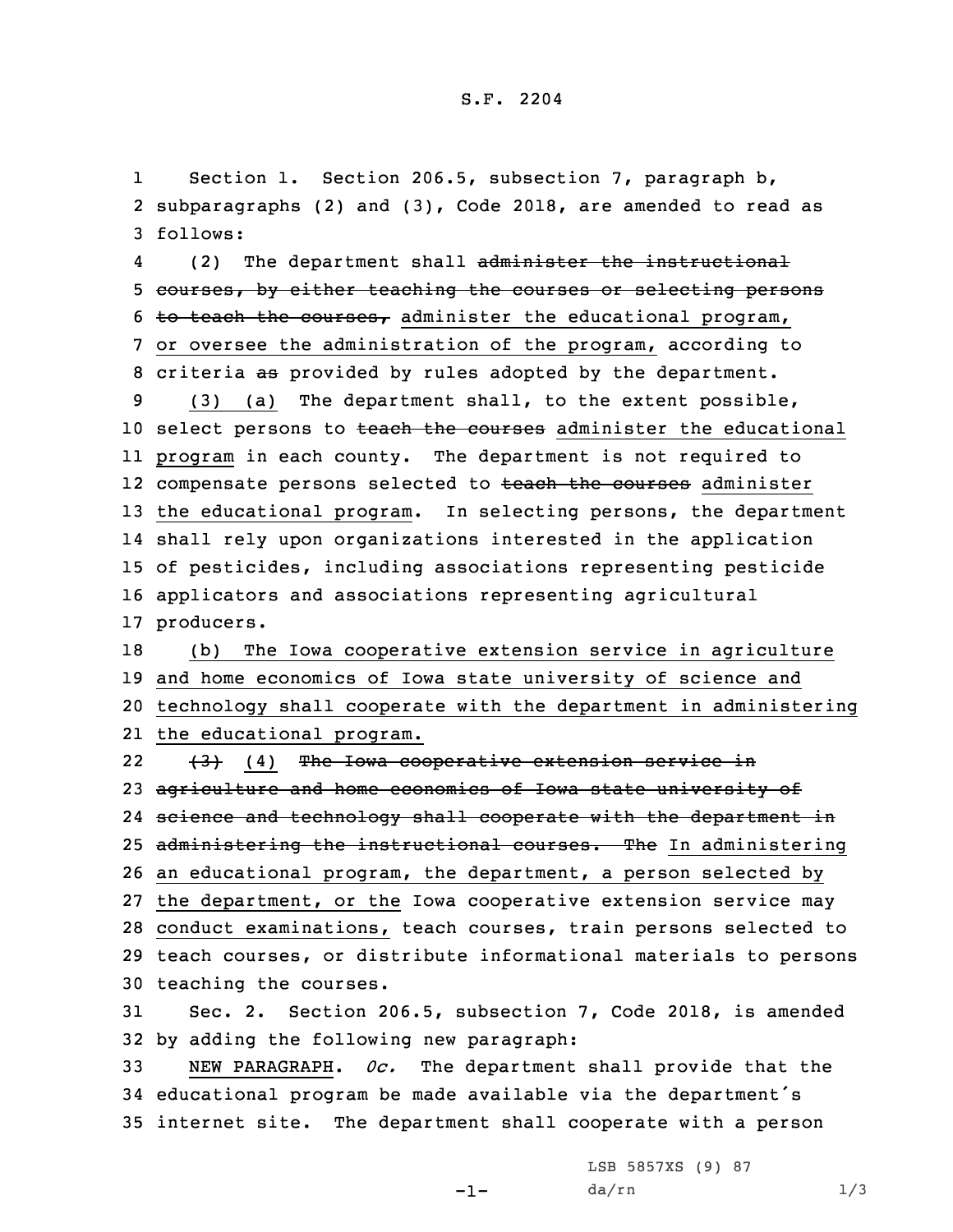selected by the department as provided in paragraph *"b"* or the Iowa cooperative extension service in agriculture and home economics of Iowa state university of science and technology to also make the educational program available via their internet 5 sites.

6 Sec. 3. CONTINGENT IMPLEMENTATION.

 1. The department of agriculture and land stewardship shall fully implement the provisions in section 206.5, subsection 7, paragraph "0c", as enacted in this Act contingent upon the completion of <sup>a</sup> development project that includes all stages of initial programming and testing.

12 2. *a.* The department may establish and administer the development project in cooperation with one or more interested persons selected by the department to administer the educational program and the Iowa cooperative extension service in agriculture and home economics.

 *b.* The department is not required to begin or complete the development project unless it is appropriated necessary moneys by the general assembly. The department shall complete the development project within twelve months after the effective date of the necessary appropriation.

22 3. The department shall fully implement the provisions 23 described in subsection 1 within twelve months after the 24 development project is completed as provided in subsection 2. 25 EXPLANATION

26 **The inclusion of this explanation does not constitute agreement with** <sup>27</sup> **the explanation's substance by the members of the general assembly.**

 GENERAL. This bill provides for an educational program administered by the department of agriculture and land stewardship (DALS) that currently requires <sup>a</sup> person who regularly applies pesticides to obtain an initial certification or <sup>a</sup> renewal of <sup>a</sup> certification through <sup>a</sup> process of passing an examination and attending instructional courses (referred to as an educational program).

35 BILL'S PROVISIONS —— ADMINISTRATION OF THE EDUCATIONAL

 $-2-$ 

LSB 5857XS (9) 87 da/rn 2/3